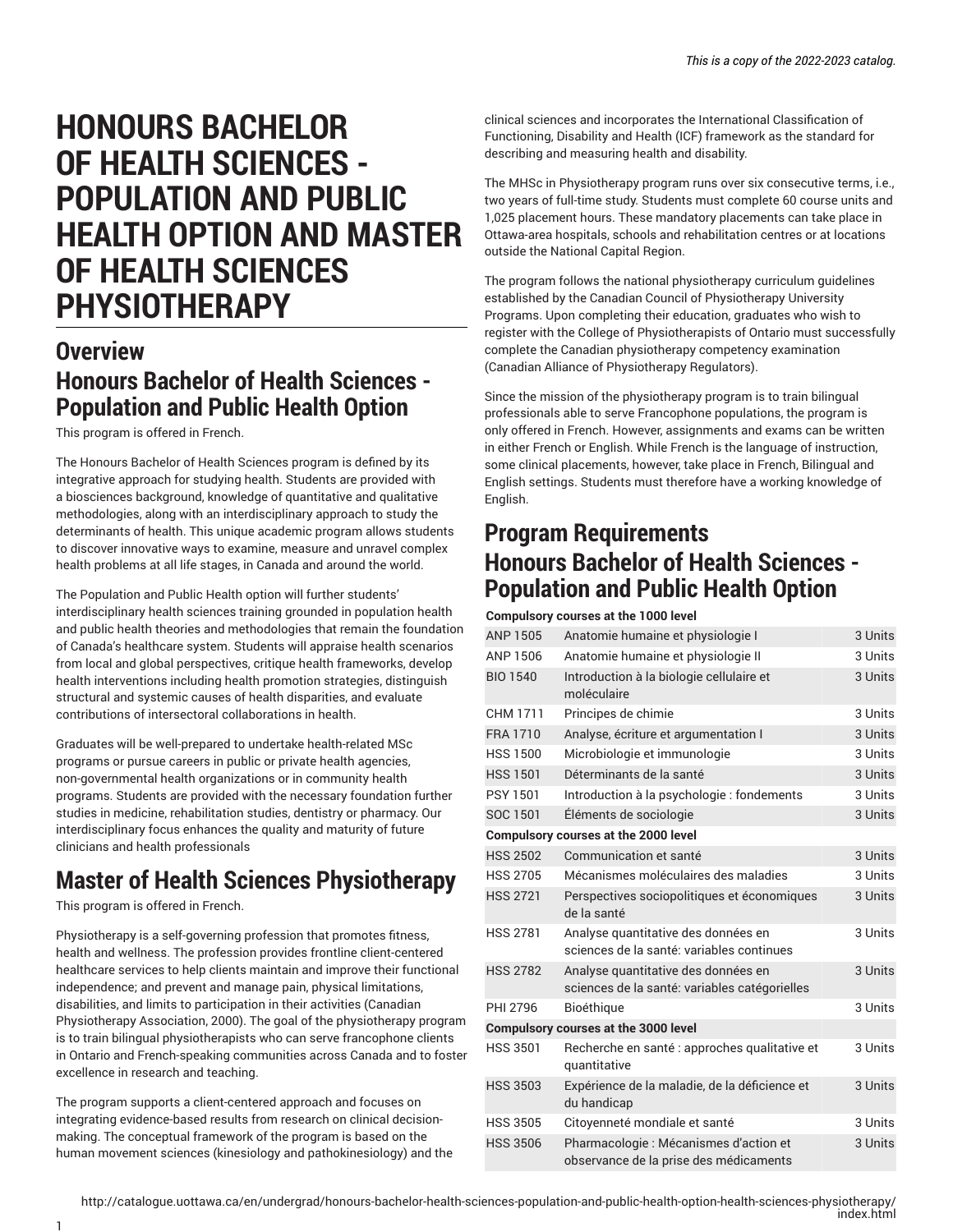| <b>HSS 3508</b>                      | Prévention des maladies et promotion de la<br>santé         | 3 Units  |
|--------------------------------------|-------------------------------------------------------------|----------|
| <b>HSS 3510</b>                      | Épidémiologie                                               | 3 Units  |
| <b>HSS 3703</b>                      | Environnement et santé                                      | 3 Units  |
| <b>HSS 3705</b>                      | Pathophysiologie des problèmes de santé                     | 3 Units  |
| Compulsory courses at the 4000 level |                                                             |          |
| <b>HSS 4501</b>                      | Élaboration et évaluation de programmes en<br>santé         | 3 Units  |
| <b>HSS 4502</b>                      | Origines développementales de la santé et<br>des maladies   | 3 Units  |
| <b>HSS 4510</b>                      | Santé publique et santé des populations                     | 3 Units  |
| <b>HSS 4731</b>                      | Santé internationale                                        |          |
| <b>Optional courses</b>              |                                                             |          |
| optional courses                     | 3 optional course units in health sciences from the list of | 3 Units  |
| Science                              | 6 science optional course units offered by the Faculty of   | 6 Units  |
| Total:                               |                                                             | 90 Units |

Note(s)

A maximum of 42 course units at the 1000 level is permitted.

## **Master of Health Sciences Physiotherapy Master's with Coursework**

#### **Compulsory Courses:**

| <b>PHT 5512</b>                   | Anatomie fonctionnelle du système musculo-<br>squelettique                          | 3 Units   |
|-----------------------------------|-------------------------------------------------------------------------------------|-----------|
| PHT 5513                          | Biomécanique clinique                                                               | 3 Units   |
| <b>PHT 5614</b>                   | Évaluations et interventions de base en<br>musculo-squelettique                     | 4.5 Units |
| PHT 5621                          | Douleur, agents physiques et modalités<br>thérapeutiques                            | 4.5 Units |
| <b>PHT 5622</b>                   | Fondements de la pratique au niveau du<br>système musculo-squelettique              | 4.5 Units |
| PHT 5623                          | Évaluation, diagnostic et intervention au<br>niveau du système musculo-squelettique | 4.5 Units |
| <b>PHT 5631</b>                   | Fondements et pratiques au niveau du<br>système cardiorespiratoire                  | 6 Units   |
| <b>REA 5703</b>                   | Pratiques professionnelles en réadaptation                                          | 3 Units   |
| PHT 6511                          | Évaluation et intervention auprès de<br>personnes ayant des affections multiples I  | 2.5 Units |
| PHT 6531                          | Évaluation et intervention auprès de<br>personnes ayant des affections multiples II | 2 Units   |
| <b>PHT 6532</b>                   | Pratique clinique et enjeux professionnels                                          | 3 Units   |
| PHT 6533                          | Outils diagnostiques spécialisés en<br>physiothérapie                               | 3 Units   |
| PHT 6612                          | Fondements neurobiologiques du<br>mouvement humain                                  | 6 Units   |
| PHT 6613                          | Évaluation, diagnostic et intervention au<br>niveau du système neurologique         | 4.5 Units |
| <b>REA 6503</b>                   | Pratique factuelle en réadaptation                                                  | 3 Units   |
| Seminar:                          |                                                                                     |           |
| PHT 6753                          | Séminaire de recherche                                                              | 3 Units   |
| Clinical Placements <sup>-1</sup> |                                                                                     |           |

| <b>PHT 5901</b> | Stage I   |  |          |
|-----------------|-----------|--|----------|
| <b>PHT 5902</b> | Stage II  |  |          |
| PHT 6903        | Stage III |  |          |
| PHT 6904        | Stage IV  |  |          |
| PHT 6905        | Stage V   |  |          |
| PHT 6906        | Stage VI  |  |          |
| Total:          |           |  | 60 Units |

Note(s)

1 Students must complete six clinical practicums for a total of 1042.5 hours distributed over 29 weeks as set out by the Canadian Council of Physiotherapy University Programs. Students must also complete two non-unit post-clinical placement integration activities. To participate in the clinical placements, students must provide certain documentation required by agencies, by clinical environments and by the Ontario Ministry of Health, which serve to protect clients and students alike.

#### **Master's with Coursework and Research Paper**

#### **Compulsory Courses:**

| <b>PHT 5512</b>               | Anatomie fonctionnelle du système musculo-<br>squelettique                          | 3 Units   |  |
|-------------------------------|-------------------------------------------------------------------------------------|-----------|--|
| <b>PHT 5513</b>               | Biomécanique clinique                                                               | 3 Units   |  |
| <b>PHT 5614</b>               | Évaluations et interventions de base en<br>musculo-squelettique                     | 4.5 Units |  |
| PHT 5621                      | Douleur, agents physiques et modalités<br>thérapeutiques                            | 4.5 Units |  |
| <b>PHT 5622</b>               | Fondements de la pratique au niveau du<br>système musculo-squelettique              | 4.5 Units |  |
| PHT 5623                      | Évaluation, diagnostic et intervention au<br>niveau du système musculo-squelettique | 4.5 Units |  |
| <b>PHT 5631</b>               | Fondements et pratiques au niveau du<br>système cardiorespiratoire                  | 6 Units   |  |
| <b>REA 5703</b>               | Pratiques professionnelles en réadaptation                                          | 3 Units   |  |
| PHT 6511                      | Évaluation et intervention auprès de<br>personnes ayant des affections multiples I  | 2.5 Units |  |
| PHT 6531                      | Évaluation et intervention auprès de<br>personnes ayant des affections multiples II | 2 Units   |  |
| <b>PHT 6532</b>               | Pratique clinique et enjeux professionnels                                          | 3 Units   |  |
| PHT 6533                      | Outils diagnostiques spécialisés en<br>physiothérapie                               | 3 Units   |  |
| PHT 6612                      | Fondements neurobiologiques du<br>mouvement humain                                  | 6 Units   |  |
| PHT 6613                      | Évaluation, diagnostic et intervention au<br>niveau du système neurologique         | 4.5 Units |  |
| <b>Research Paper:</b>        |                                                                                     |           |  |
| <b>PHT 6999</b>               | Major Paper <sup>1</sup>                                                            | 6 Units   |  |
| <b>Clinical Placements: 2</b> |                                                                                     |           |  |
| <b>PHT 5901</b>               | Stage I                                                                             |           |  |
| <b>PHT 5902</b>               | Stage II                                                                            |           |  |
| PHT 6903                      | Stage III                                                                           |           |  |
| <b>PHT 6904</b>               | Stage IV                                                                            |           |  |
| PHT 6905                      | Stage V                                                                             |           |  |

**Clinical Placements: <sup>1</sup>**